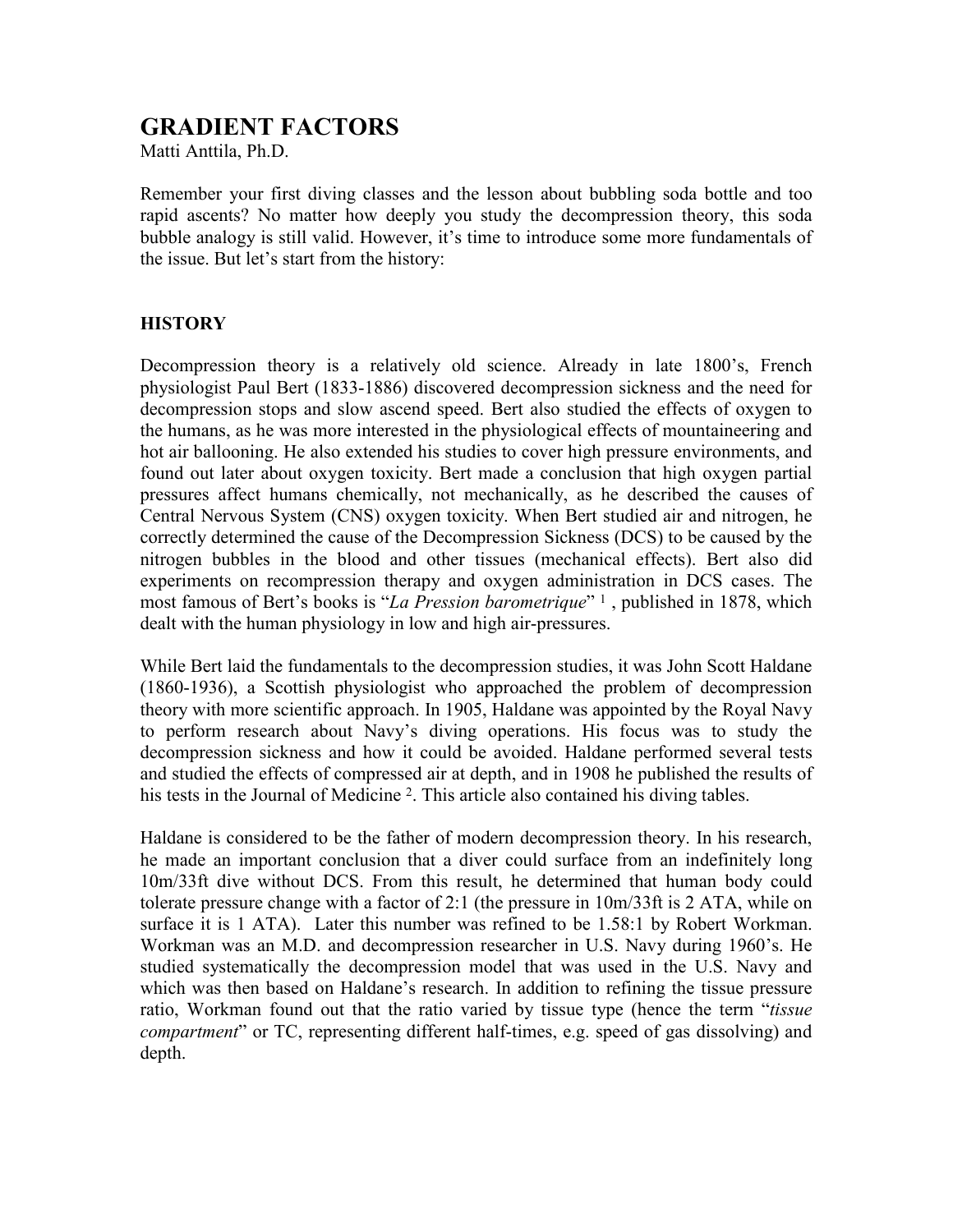Dr. Albert A. Bühlmann (1923-1994) from Zürich developed decompression theory further. During his long research career, he extended the number of tissue compartments to 16, which was the basis of his ZH-L16 decompression model ("ZH" as Zürich, "L" as Linear and "16" for the number of  $TCs$ ). The first set of ZH-L16 tables was published in 1990 (previous tables 3, published earlier, contained smaller amount of TCs).

## DECOMPRESSION BASICS

Let's start from basics: A diver goes down and breathes compressed air from his/her cylinder. Air contains nitrogen, which, as an inert gas, dissolves into the diver's tissues. When the diver starts ascending, the ambient pressure decreases and dissolved nitrogen transfers from other tissues to the blood, from there to the lungs and finally leaves the body with each exhale cycle. Simple as that, is it?

In recreational diving, no decompression dives are being conducted. Divers are told to stay within their no-decompression limits (NDL) of bottom time. This NDL is shown in diving tables, and besides that, divers must stay within certain ascent speed. This information is generally enough for most divers, but what happens when we exceed the NDL and start accumulating decompression time?

# TISSUE SATURATION AND ASCENT CEILING

When we dive, we always have an invisible ceiling above us. This ceiling is a depth, which we can ascend to without getting DCS symptoms (generally speaking). The ceiling is based on the amount of dissolved inert gas in our tissues.

Figure 1 represents a typical decompression dive profile with multiple decompression stops. Before the dive, your "ceiling" is in fact *negative* depth (above surface), meaning that your tissues could tolerate certain overpressure gradient. As the run time increases and diver spends time at the bottom, the ceiling depth goes down and starts limiting the ascent possibilities, generating the need for decompression. In fact, some decompression software indicates the ceiling depth when user types in the desired dive levels. Diving computers indicate the ceiling as the deepest required decompression depth.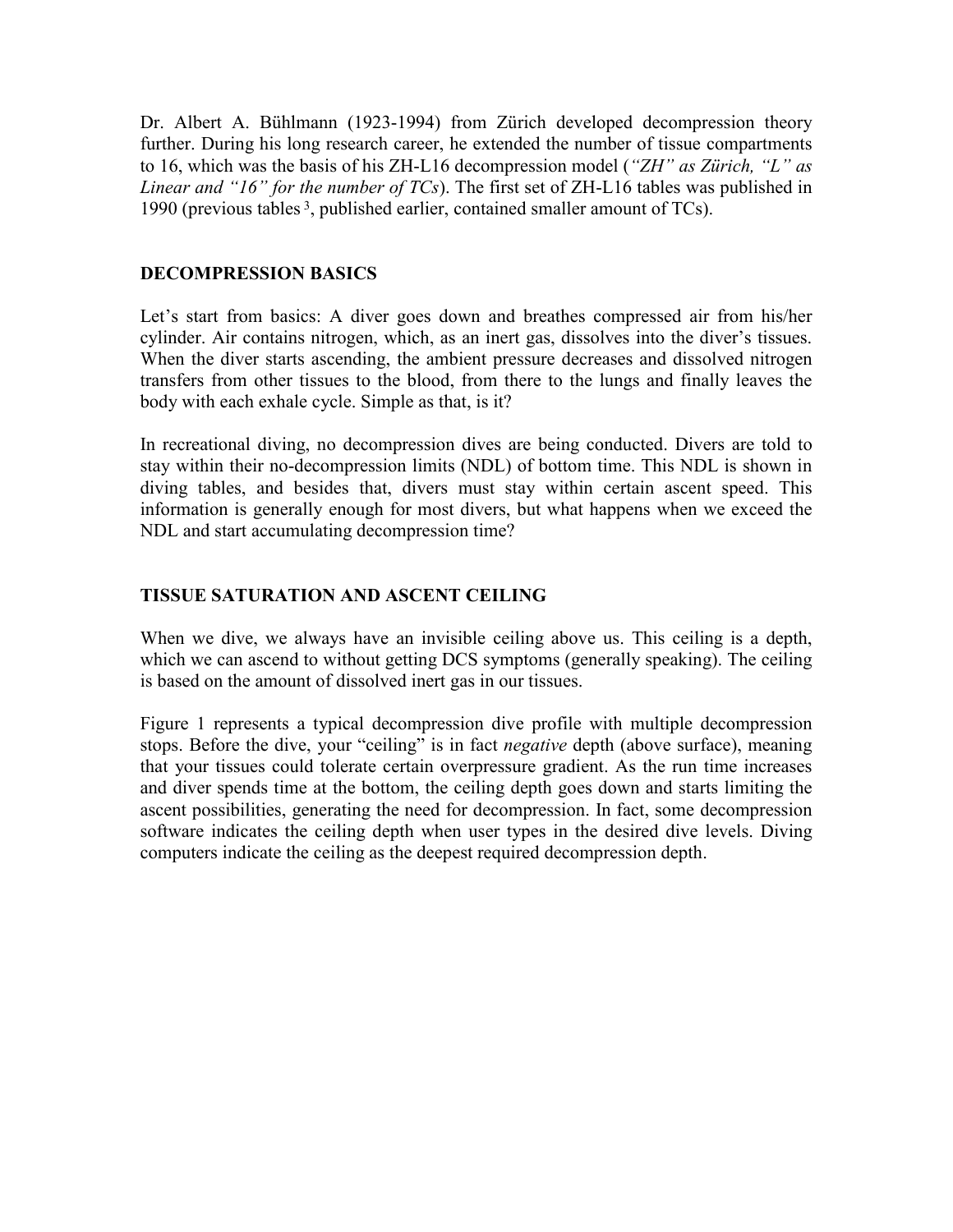

Figure 1: A typical decompression dive profile with ceiling line visible. Numbers represent different phases (see phases also in Figure 2).

When the ascent starts, the diver can not ascend above the ceiling without risking the possibility of decompression sickness. The decompression stops are clearly visible in the dive profile in Figure 1. The closer one goes to the ceiling, the less margin of safety remains. The ceiling depth does not yet indicate on-gassing or off-gassing. Bühlmann used 16 tissue compartments to model inert gas dissolving in our body. These compartments either take more dissolved gas in (on-gassing) or expel dissolved gas out (off-gassing). The ceiling depth indicates the pressure change from current depth, in which the leading compartment off-gasses so fast, that further increased pressure drop would risk the possibility of DCS.

Figure 2 illustrates these 16 tissue compartments during the dive, presented in Figure 1. A tissue compartment (TC) has reached its saturation point when it is 100% full. During the ascent phase, a TC can go supersaturated (exceed 100%). The key of the decompression is to be supersaturated, but not so much that the dissolved gas would form excess bubbles to our tissues and blood.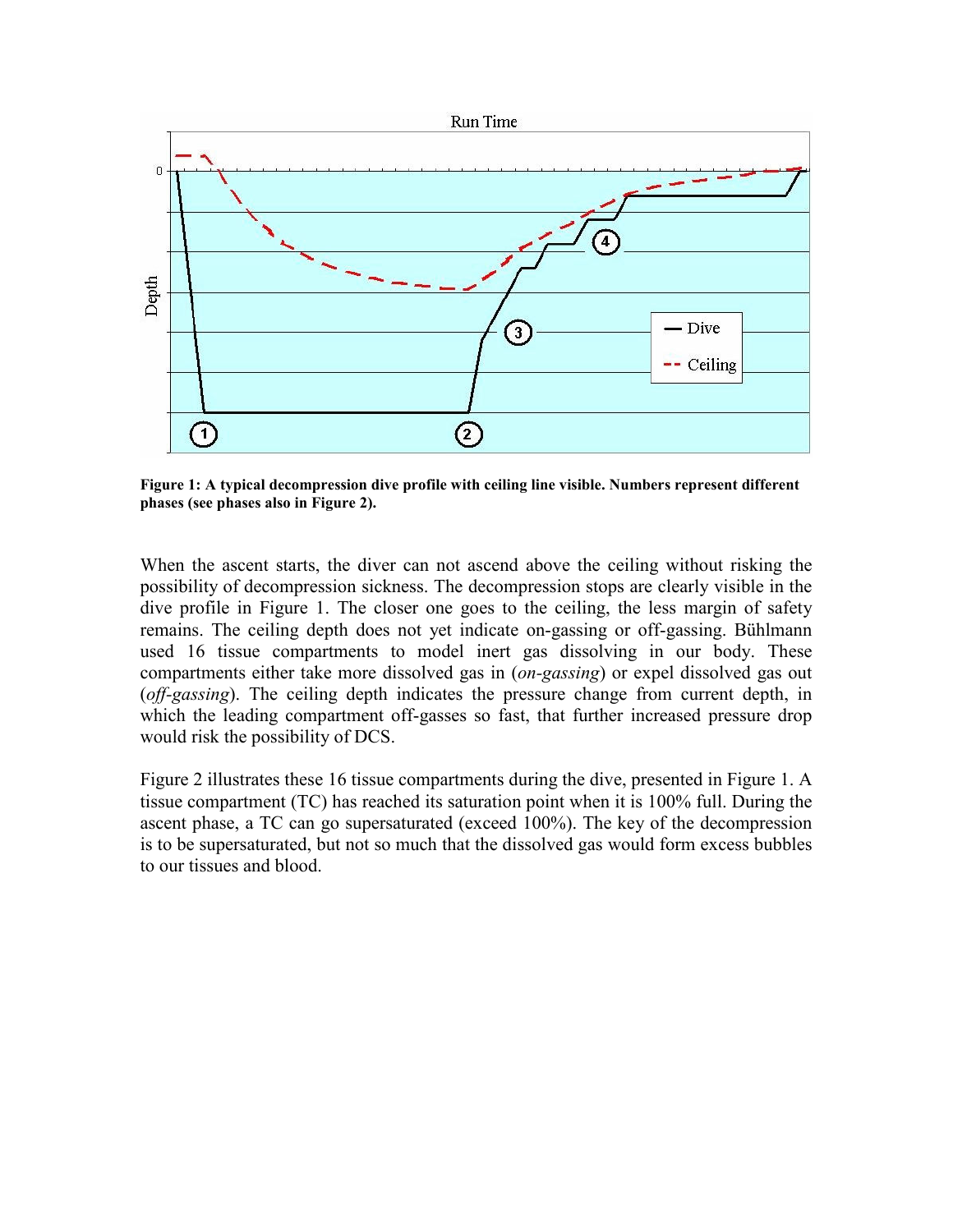

1) Descent to bottom. All tissue compartments are on-gassing.



3) At deep stop. Only the fastest compartment is supersaturated, others are still on-gassing.



2) Bottom time ends. Faster compartments are closer to saturation (100%) than slower ones.



4) At second-to-last stop. It is clearly seen that most of the fast tissue compartments are supersaturated and off-gassing.

#### Figure 2: An example of inert gas loading in tissues. Pressure in tissue compartment is indicated as percents, 100% being ambient pressure.

As shown, the amount of dissolved gas, or specifically the partial pressure of the dissolved inert gas in our tissues, tends to follow the ambient pressure in which we are during the dive. The bigger the pressure difference (i.e. *pressure gradient*), the faster the gas dissolves, in both directions. This leads to an obvious question: Why not just come up? What are the limits of supersaturation, and how are they defined?

#### M-VALUES

Back to the history: Robert Workman introduced the term *M-value*, which means Maximum inert gas pressure in a hypothetical tissue compartment which it can tolerate without DCS. As mentioned, Haldane found out in his research that M-value is 2, and Workman refined it to be 1.58 (this number comes from pressure change from 2 ATA to 1 ATA, and taking into account that air has 79% inert gases, mainly nitrogen).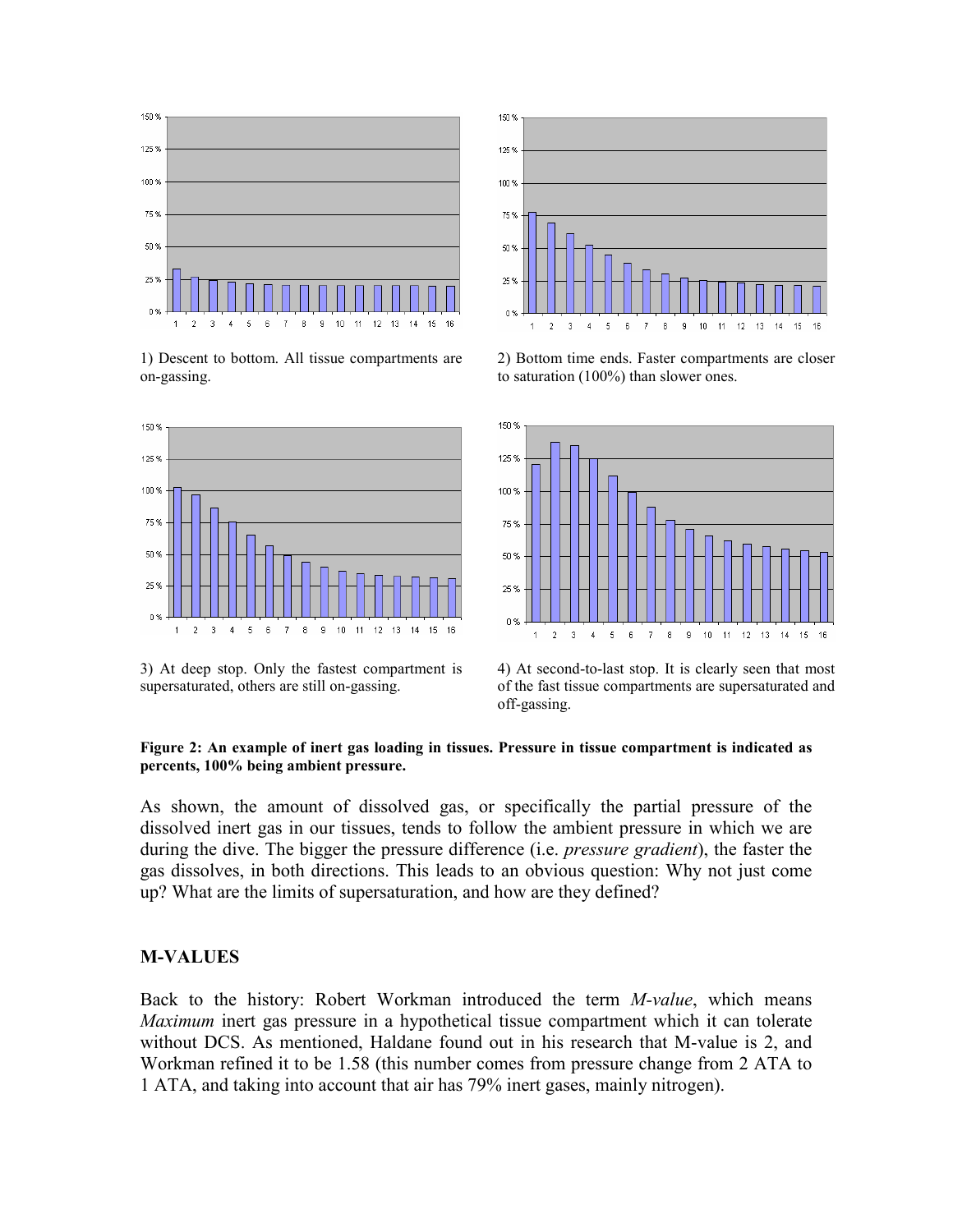Workman determined the M-values using depths (pressure values) instead of ratios of pressure, which he then used to form a linear projection as a function of depth. The slope of the M-value line is called ∆M (delta-M) and it represents the change of M-value with a change in depth (depth pressure).

Bühlmann used the same method than Workman to express the M-values, but instead of using the depth pressure (relative pressure), he used absolute pressure, which is 1 ATA higher at depth. This difference is shown in Figure 3, where Workman's M-value line goes above Bühlmann's M-value line.



Figure 3: Comparison of different M-value lines.

Figure 3 shows a comparison between Workman and Bühlmann M-value lines. A more detailed explanation can be found in literature 4, but it is easy to spot the greatest differences: while Workman M-value line is steeper than Bühlmann M-value line, there is also less margin for safety. Workman M-values also allow higher supersaturation than Bühlmann's.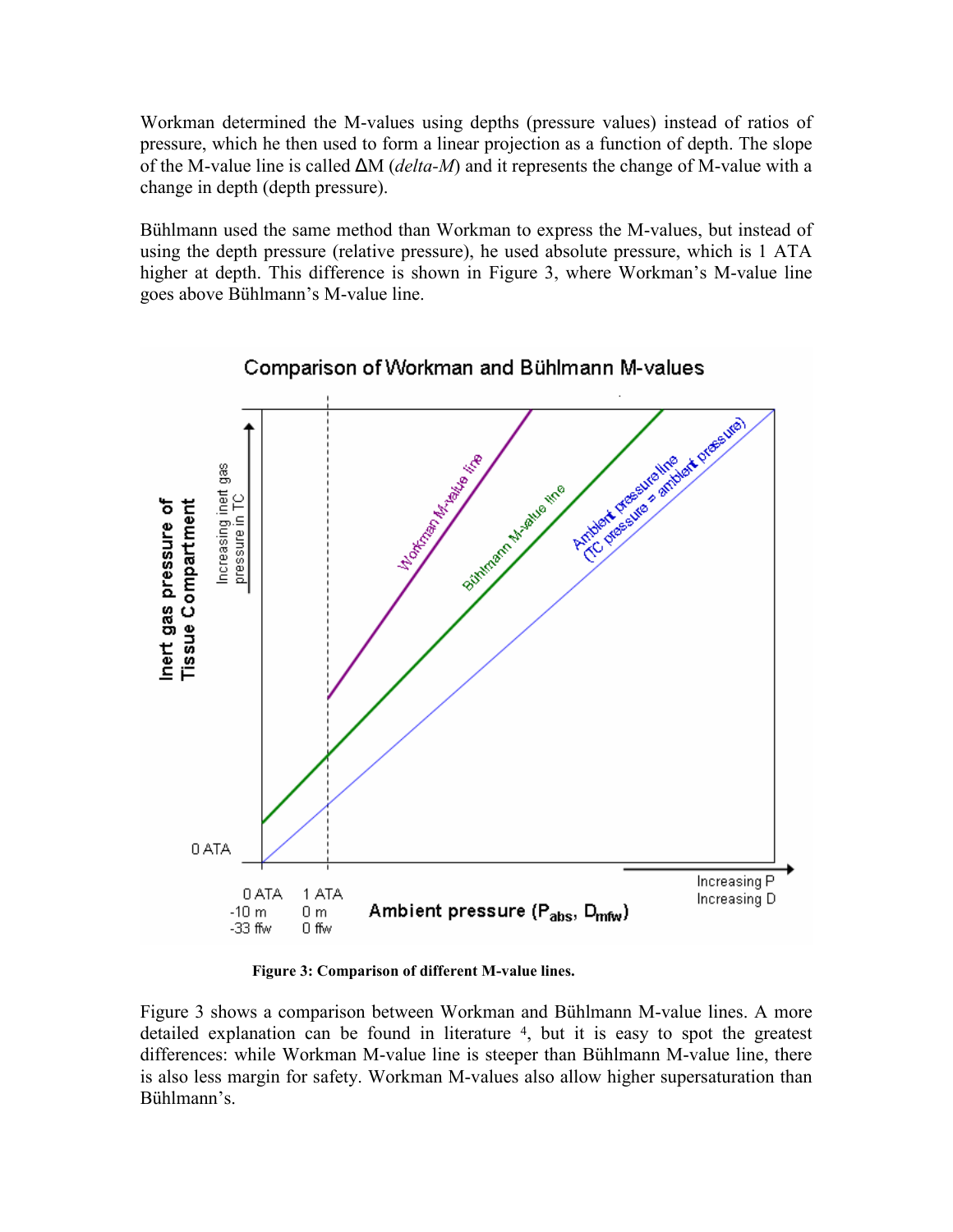To make things a bit more complex, it should be noted that while the M-values vary by tissue compartment, also two sets of M-values are used for each  $TC$ ;  $M_0$ -values (of *depth* pressure, indicating surfacing pressure.  $M_0$  is pronounced "M naught") and M-values of pressure ratio ( $\Delta M$ , "delta-M" values). Workman defined the relationship of these different M-values as:

| $M = M_0 + \Delta M \cdot d$ | $M$ = partial pressure limit for each TC (in ATA units)                                |  |  |  |
|------------------------------|----------------------------------------------------------------------------------------|--|--|--|
| where:                       | $M_0$ = partial pressure limit at sea level for each TC (ATA)                          |  |  |  |
|                              | $\Delta M$ = increase of M per depth, defined for each TC (ATA/m)<br>$d = depth (m)$ . |  |  |  |

These sets of values are listed in literature 4. However, they concern the same thing: maximum allowed overpressure of the tissue compartments. It is also important to know, that decompression illness does not exactly follow the M-values. More sickness occurs at and above the pressures represented by the M-values, and less sickness occurs when divers stay well below the M-values.

### GRADIENT FACTORS

Gradient Factors are meant to offer conservatism settings for Bühlmann's decompression model. As mentioned in the previous chapter, M-value line sets a limit which is not supposed to be exceeded during ascent and decompression. However, as no decompression model can positively prevent all DCS cases, and because both dives and divers are individual, additional safety margin should be applied.

As shown in Figure 3, ascent and decompression occurs between the M-value line and Ambient Pressure line. Inert gas pressure in tissue compartments must exceed the ambient pressure to enable off-gassing. On the other hand, we do not want to go too close to the M-value line for safety reasons. Gradient Factors define the conservatism here.

The Gradient Factor defines the amount of inert gas supersaturation in leading tissue compartment. Thus, GF 0% means that there is no supersaturation occurring and inert gas partial pressure equals ambient pressure in leading compartment (Note: The leading TC is not necessarily the fastest TC!). GF 100% means that decompression is being done in a situation where the leading TC is at its Bühlmann's M-value line and risk for DCS is far greater than using lower GF. (Note: Sometimes, especially in equations and calculations, GF's may be numbered as 0.00 … 1.00 instead of percentage. However, these are effectively the same thing as  $100% = 1$ )

Some diver's did not like the idea of using the same conservatism factor throughout the ascent. Instead of having one GF, there was need to change the safety margin during the ascent. This led to two GF values; "GF Low" and "GF High". Low Gradient Factor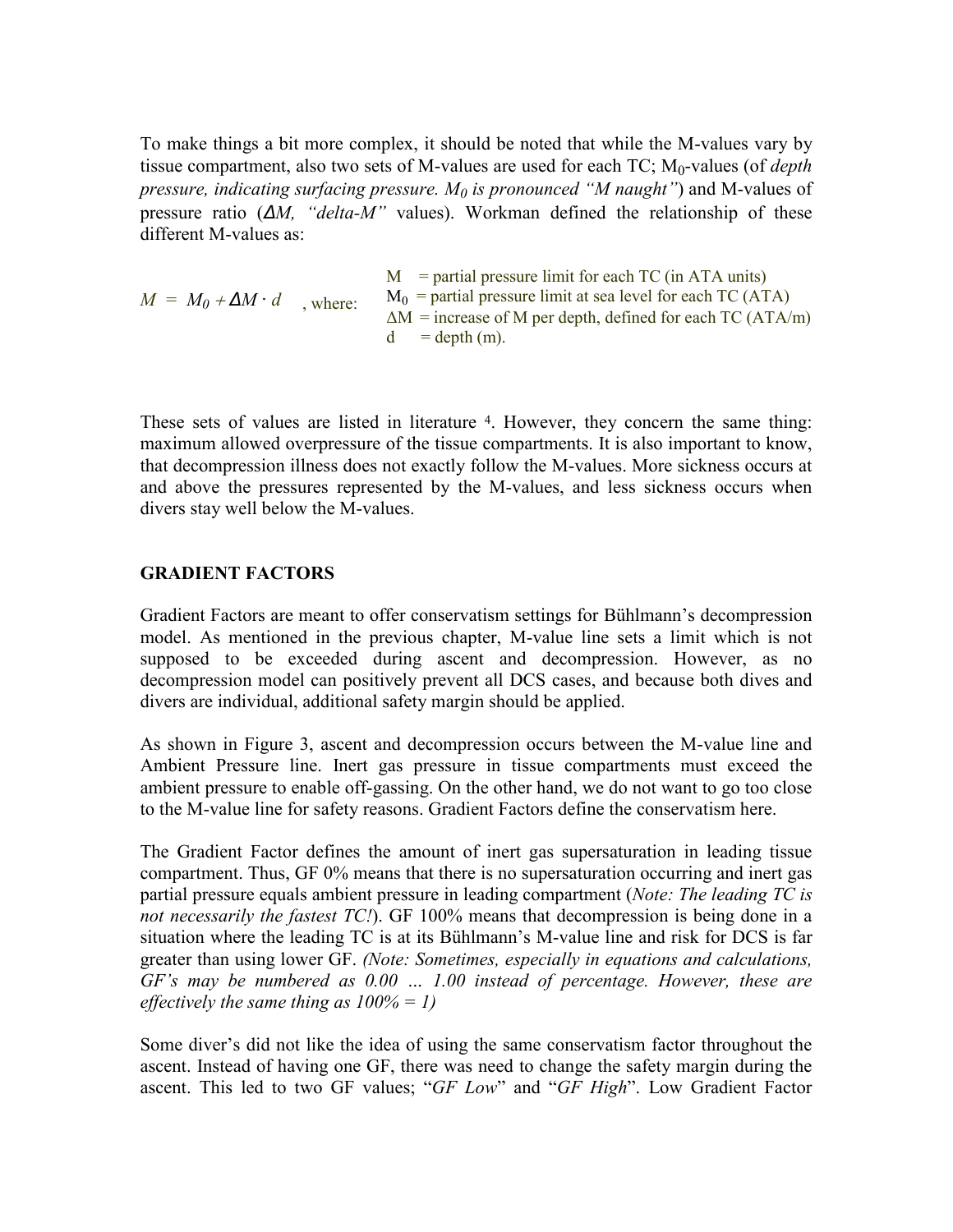defines the first decompression stop, while High Gradient Factor defines the surfacing value. Using this method, the GF actually changes throughout the ascent. This is illustrated in Figure 4, where GF Low and GF High forms start and end points to a Gradient Factor line. In that graph, decompression starts when the inert gas partial pressure in diver's TC's reaches 30% of the of the way between Ambient Pressure line and M-value line. Then the diver spends time in that stop until partial pressure drops in the TC's enough for enabling ascent to next stop, which again has a bit higher GF. These two GF values are often written as "GF Low-% / High-%", e.g. GF 30/80, where 30% is GF Low value and 80% GF High value.



Figure 4: One-tissue model of decompression. Graph starts from top right and goes left down, staying between the ambient pressure line and Gradient Factor (GF) line. GF line stays below the M-value line and forms the safety margin for the decompression. Pure Bühlmann decompression would follow the M-value line (GF 100/100).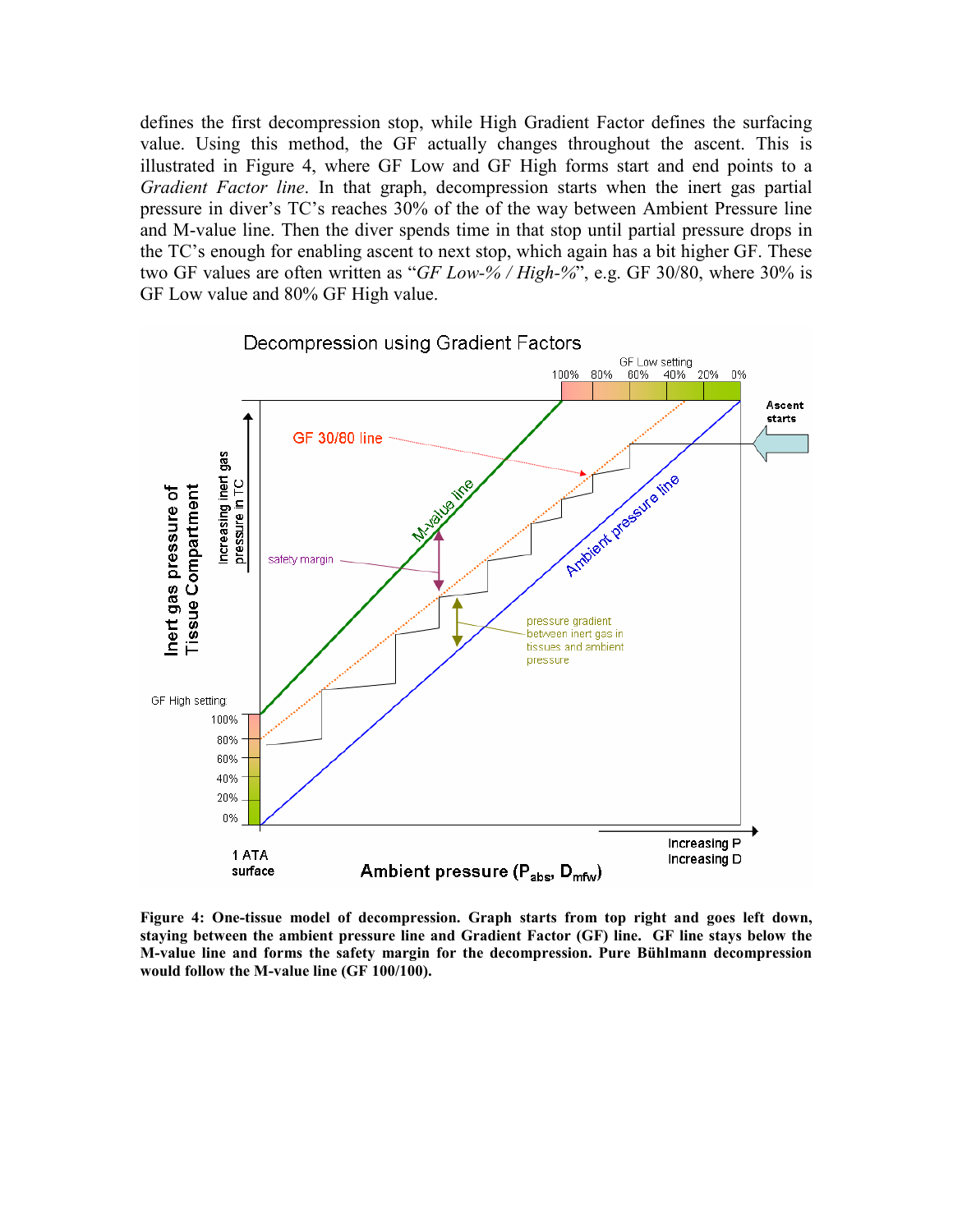### PRACTICAL APPLICATIONS AND SAFE DIVING HABITS

No decompression model can positively prevent divers getting hit. M-values do not represent any hard line between "no DCS symptoms" and "getting hit". In fact, modern decompression science has proven that there might be bubbles present in our tissues even when there are no DCS symptoms after a dive. Therefore, M-values neither represent a bubble-free situation, but *tolerable* amount of "silent" bubbles in tissues.



Figure 5: Silent bubbles are present in our tissues even when no DCS symptoms are present. It is important to know personal safety margin and individual susceptibility to DCS.

It is important to understand that certain dives and different people may need different safety margins. Therefore it is good to know the practical differences between dive plans where different Gradient Factors are used. Let's take another example:

A diver goes to 50m/165ft for 20 minutes bottom time, using Trimix 18/45 (18% oxygen, 45% helium) as back gas, and oxygen for decompression from 6m (20ft) on. Descent rate is 15m/min (50ft/min) and ascent rate is 10m/min (33ft/min). Decompression algorithm is based on Bühlmann ZH-L16B and the different decompression tables, based on five different GFs, are shown in Table 1.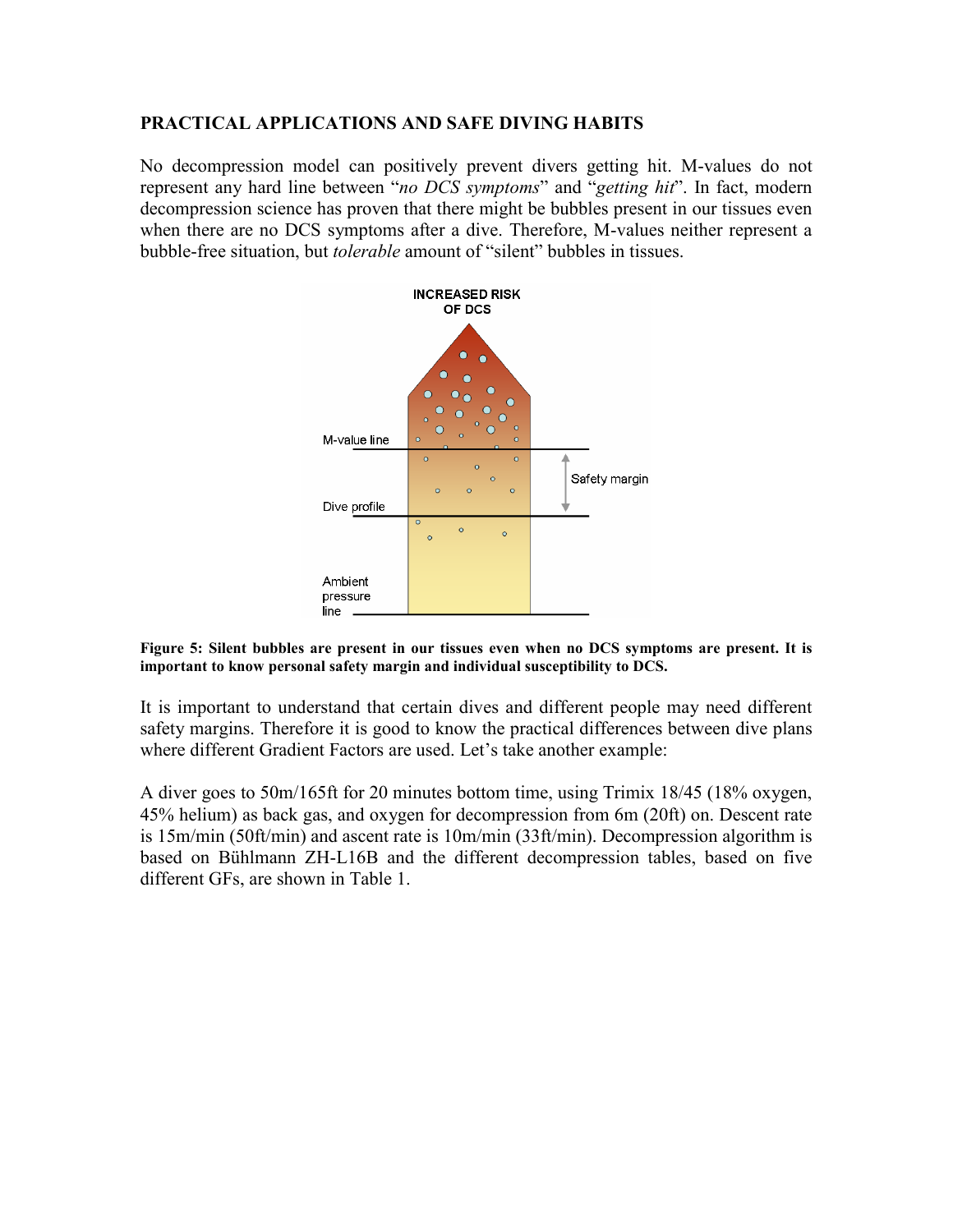| Depth m (ft):     | Time at level with different<br><b>Gradient Factors:</b> |                    |                    |             |                      | Gas:     | Note:            |
|-------------------|----------------------------------------------------------|--------------------|--------------------|-------------|----------------------|----------|------------------|
|                   | <b>GF</b><br>10/90                                       | <b>GF</b><br>20/70 | <b>GF</b><br>30/85 | GF<br>36/95 | <b>GF</b><br>100/100 |          |                  |
| 50m (165 ft)      | 20                                                       | 20                 | 20                 | 20          | 20                   | Tx 18/45 | Run time: 320min |
| 30m (100 ft)      | 1                                                        |                    |                    |             |                      | Tx 18/45 |                  |
| 27m (90 ft)       |                                                          |                    |                    |             |                      | Tx 18/45 |                  |
| 24m (80 ft)       | 1                                                        |                    | 1                  |             |                      | Tx 18/45 |                  |
| 21m (70 ft)       | 1                                                        | 2                  | 1                  | 1           |                      | Tx 18/45 |                  |
| 18m (60 ft)       | 1                                                        | 3                  | $\overline{2}$     | 2           |                      | Tx 18/45 |                  |
| 15m (50 ft)       | 3                                                        | 3                  | 3                  | 2           |                      | Tx 18/45 |                  |
| 12 $m(40 ft)$     | 3                                                        | 5                  | 3                  | 3           | $\mathcal{P}$        | Tx 18/45 |                  |
| 9m (30 ft)        | 7                                                        | 10                 | 7                  | 5           | 3                    | Tx 18/45 |                  |
| 6m (20 ft)        | 5                                                        | 6                  | 5                  | 4           | 4                    | Oxygen   | ppO2 1.6 ATA     |
| 3m (10 ft)        | 8                                                        | 13                 | 9                  | 7           | 7                    | Oxygen   | ppO2 1.3 ATA     |
| <b>Total dive</b> |                                                          |                    |                    |             |                      |          |                  |
| time:             | 54                                                       | 67                 | 54                 | 48          | 40                   |          |                  |

Table 1: Decompression tables for 50m (165ft) / 20min using different Gradient Factors.

These GF parameters are commonly used for different types of dives (e.g. rebreather, deep/cold dives, default values in some decompression SW) and GF 100/100 is shown here as a reference, since it is pure Bühlmann table (containing no margin, so it is also not very safe!). As clearly shown in Table 1, low GF Low numbers generate deeper stops. In fact, some divers use GF Low value of 10% to generate "deep stops"<sup>5</sup>. Deep stops, also called "Pyle stops", are a means to reduce micro bubbles during deeper phase of ascent. However, during deep stops, many slower tissues are still on-gassing and thus total decompression time will increase (but again, safety is worth for some added hangtime!). Small *GF High* values generate longer shallow stops, as also seen in Table 1.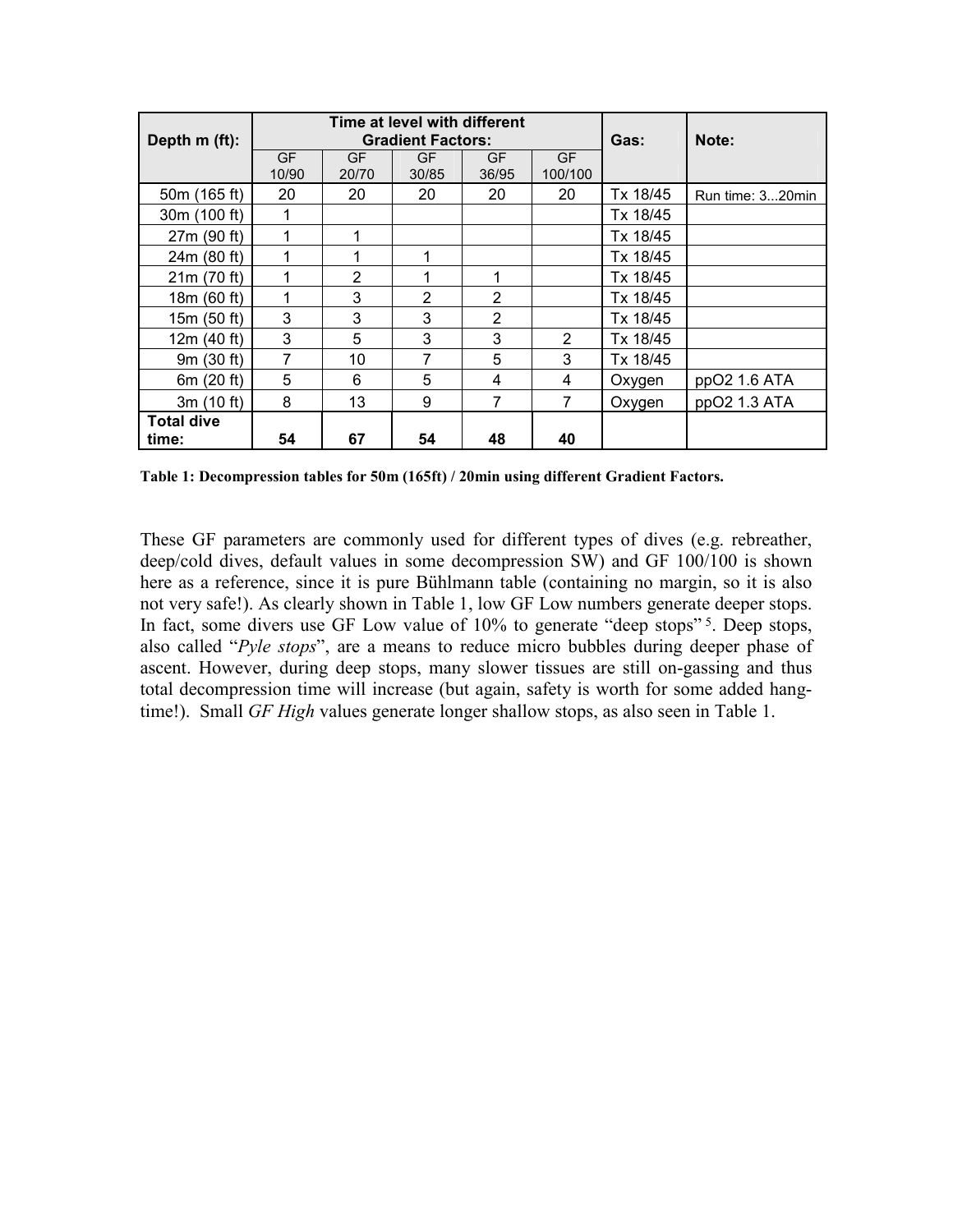

Figure 6: Fundamental knowledge about the Gradient Factors is essential for your safe diving. On long decompression dives, safety margins not only contribute to preventing of DCS, but also to gas planning, logistics and equipment considerations. A good diver adapts his/her personal Gradient Factors according to personal fitness, environment and dive type. No matter which diving gear you use, decompression and need for conservatism follows your plan!

It is easy to modify the dive plan even drastically by using different gradient factors. Most modern decompression software provides either conservatism settings (in verbal terms or numbers) or gradient factors. A diver can modify the total dive time easily by even tens of minutes with these settings, not to mention also the decompression gas needed. But this is also a pitfall; consider a situation where decompression software indicates that you need an intermediate decompression mix fill pressure which is just above your cylinder capacity (including margins). Now, an easy but dangerous choice would be altering the gradient factors so that the decompression time decreases, leading to lower decompression gas need.

Divers using computers, which have user-configurable gradient factors, should understand how modifying their GF's will affect to their decompression profiles. Too many divers simply use the default settings or copy their GF parameters from other divers or even from the Internet, no matter what kind of a dive they are doing. Some divers have higher susceptibility to DCS and some dives are physically more demanding than others. Although the gradient factor method provides substantial flexibility in controlling the decompression profiles and thus the dive plan and gas logistics, it just might be worth to hang there a bit longer sometimes.

As always in diving, it remains YOUR responsibility to choose the gradient factors and conservatism appropriate for you!